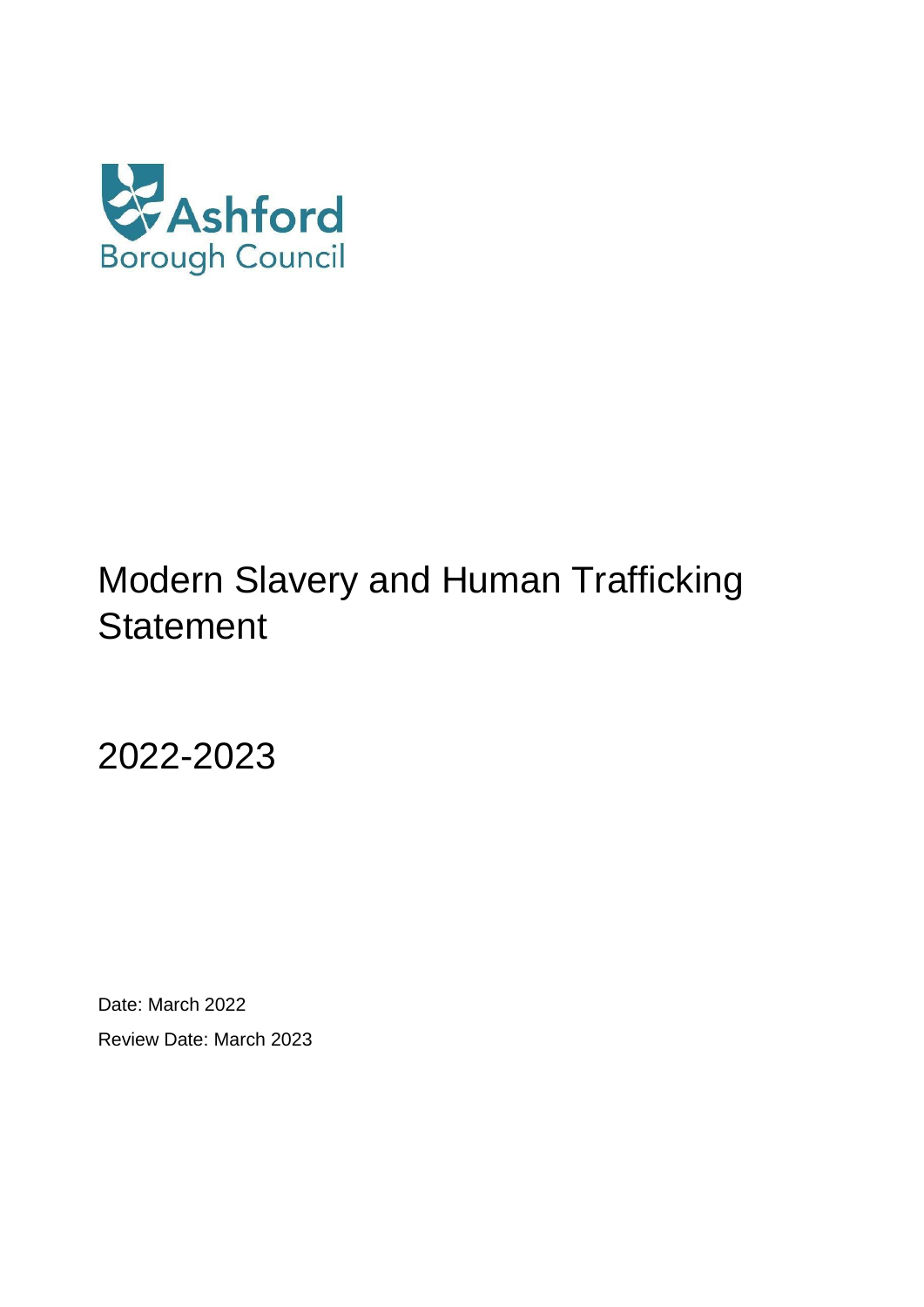## **1. Introduction**

- 1.1 Ashford Borough Council is committed to preventing slavery and human trafficking in the delivery of its services and corporate activities. The Council recognises that slavery and human trafficking remain a hidden blight on our society and that the Authority has a responsibility to be vigilant in spotting associated risks and to strive to ensure that its supply chains are free from slavery and human trafficking at any level.
- 1.2 This Modern Slavery and Human Trafficking Statement details the steps the Council has taken to understand potential modern slavery risks related to its business and the measures adopted with the aim of ensuring that these offences are not committed through the delivery of services or via supply chains.

## **2. The Modern Slavery Act 2015**

- 2.1 The Modern Slavery Act consolidates various offences relating to slavery and human trafficking. Broadly speaking this means that:
	- 'Slavery' is where ownership is exercised over a person;
	- 'Servitude' involves coercion to oblige a person to provide services;
	- 'Forced and compulsory labour' is where a person works or provides services on a non-voluntary basis under the threat of a penalty;
	- 'Human trafficking' involves arranging or facilitating the travel of a person with a view to exploiting them.
- 2.2 Section 52 of the Act imposes a duty on public authorities, including district councils, to notify the Secretary of State of suspected victims of slavery or human trafficking.
- 2.3 Section 54 of the Act imposes a legal duty on commercial organisations, which supply goods and/or services from or to the United Kingdom and have a global turnover of more than £36 million, to publish a slavery and human trafficking statement each financial year.
- 2.4 Ashford Borough Council engages in commercial activities by providing services (some of which are statutory and others that are discretionary) and its annual turnover is greater than the specified £36 million. Whilst the Modern Slavery Act does not state that Local Authorities specifically are included within the grouping of organisations legally required to publish a statement, the Council has chosen to do so as a matter of good practice. The Council is keen to raise awareness of slavery and human trafficking and as a large-scale local employer and provider of services, it is seen as imperative that the Council makes its position of zero tolerance in respect of slavery and trafficking clear and unequivocal.

## **3. Responsibilities**

- 3.1 Ashford Borough Council will meet the following standards and expects those with whom it does business, to meet them:
	- To support every individual's human right to live free from abuse, servitude and inhumane treatment;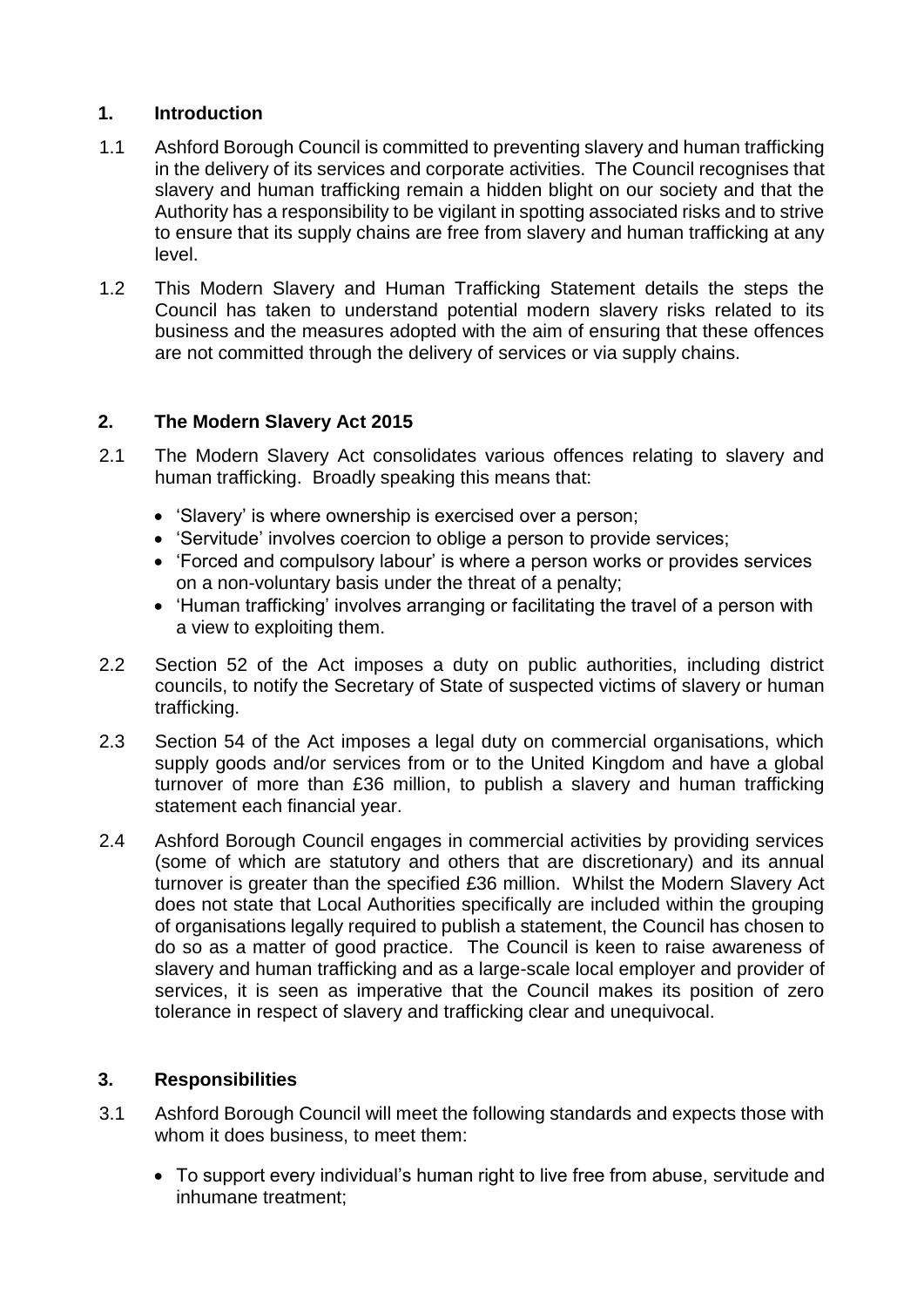- To promote ethical business and operational practices in corporate activity and services delivered;
- To take appropriate steps to ensure that slavery and human trafficking is not taking part in any of its business or supply chains;
- To take reports of witnessed, suspected or disclosed concerns of slavery and human trafficking seriously and to ensure that such reports are shared with appropriate law enforcement and other partner agencies in order that they can be fully investigated;
- To take appropriate action to address actual instances of slavery and human trafficking brought to the Council's attention and to take all reasonable steps to support and protect its victims.

## **4. Organisational structure**

- 4.1 Ashford Borough Council is a Local Authority situated in the county of Kent. The Council provides a wide range of statutory and discretionary services delivered either directly by the Council itself, through partnership working with other agencies and through commissioned work with external contractors.
- 4.2 The Council's Constitution can be found at:

[https://ashford.moderngov.co.uk/ecSDDisplay.aspx?NAME=SD256&ID=256&RP](https://ashford.moderngov.co.uk/ecSDDisplay.aspx?NAME=SD256&ID=256&RPID=2070469) [ID=2070469](https://ashford.moderngov.co.uk/ecSDDisplay.aspx?NAME=SD256&ID=256&RPID=2070469)

4.3 Details of the Council's structure and governance can be found at:

**<https://www.ashford.gov.uk/transparency/our-staff/>**

### **5. Supply chains**

- 5.1 As part of its procurement processes, Ashford Borough Council expects that all suppliers of goods and services comply with all applicable laws, statutes, regulations and codes including the Modern Slavery Act 2015. Suppliers are also expected to have their own anti-slavery policy and to publish their own Slavery and Human Trafficking Statement (where applicable). Contract terms and conditions set out the requirements of contractors and subcontractors in relation to ensuring there is no slavery or human trafficking in their business. Suppliers are also expected to advise workers of their right to join a trade union (where applicable).
- 5.2 The Council requires its contractors and subcontractors engaged in 'regulated activity' for children and adults at risk to have safeguarding policies, procedures and training in place and to comply with the reporting procedures in the Council's Safeguarding Policy.
- 5.3 The Council will follow best practice guidance developed by the Government Commercial Function and Home Office, and have adopted a risk-based approach to tackle modern slavery in supply chains.

The four key areas of activity are:

- a) Identify and manage risks in new procurements
	- Review and amend general procurement guidance, processes and any related documentation
	- Design new procurements to take account of modern slavery risks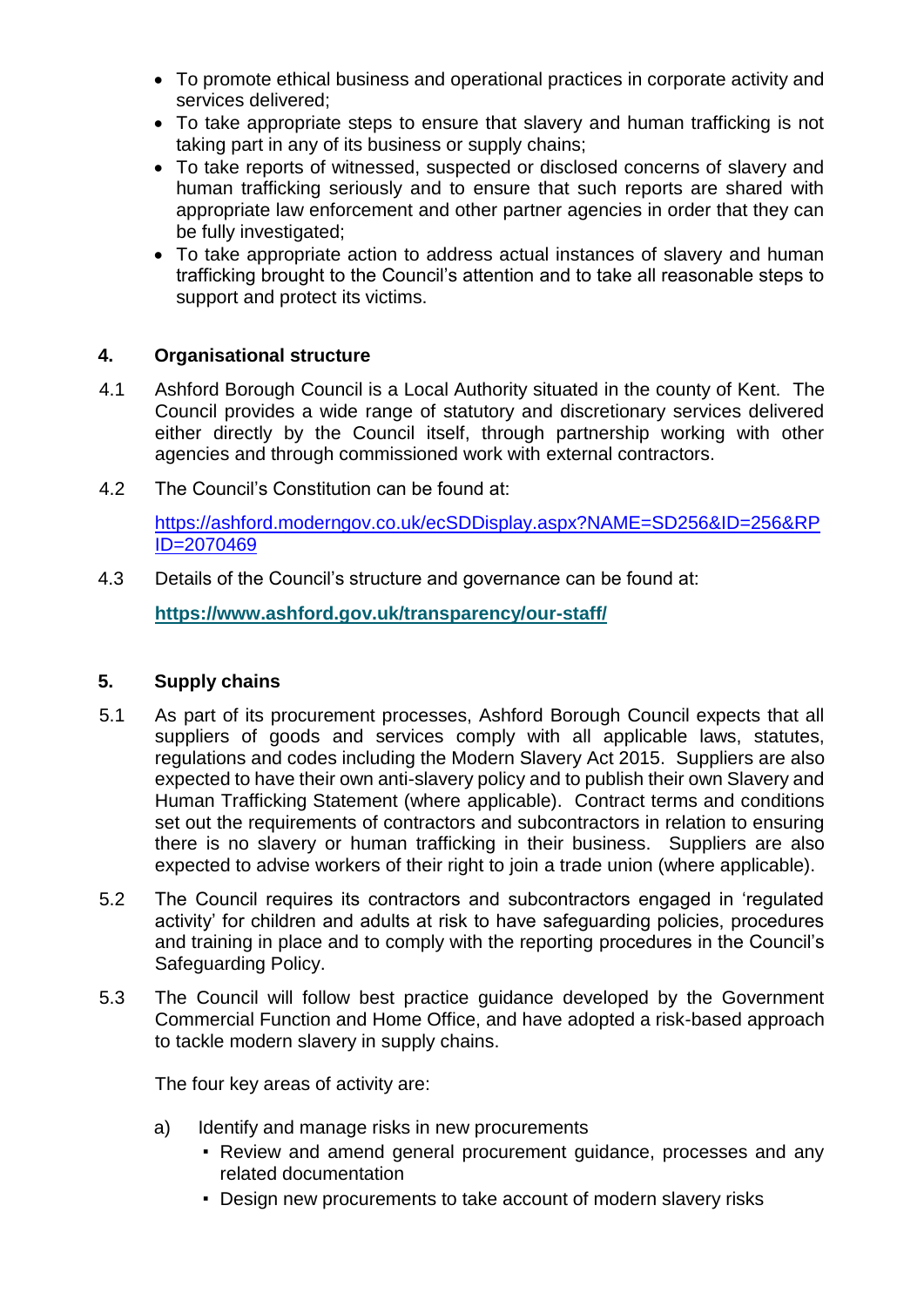- Review and amend contract management processes and any related documentation
- b) Assess existing contracts
	- Carry out a high level risk assessment
	- Conduct supply chain mapping
	- Invite suppliers to complete the Modern Slavery Assessment Tool if appropriate
	- Apply strengthened contract management to manage risks, working with suppliers to progressively improve
- c) Taking action when victims of modern slavery are identified
	- Work openly and proactively with suppliers to resolve issues and change working practices
	- Consider terminating the contract only as a last resort
- d) Training
	- Raise awareness of modern slavery and human rights abuses amongst staff and deliver/make available appropriate training

## **6. Policies and Plans in relation to Modern Slavery**

- 6.1 Ashford Borough Council has a range of policies and plans that reflect its commitment to acting ethically and with integrity to prevent slavery and human trafficking in its operations. These include:
- 6.2 **The Council's Corporate Plan**  three main themes run through the 2022 Plan: Green Pioneer, Caring Ashford and Targeted Growth. The multi-agency approach to plans is embedded throughout with a specific emphasis on Caring Ashford and keeping residents protected from modern slavery and human trafficking. Early intervention and education to raise awareness with our young people and ensuring local services incorporate provisions to address needs are acknowledged in a key outcome that communities feel safe and secure with easy access to locally-led services designed with communities to meet their needs.
- 6.3 **Ashford Community Safety Partnership's Community Safety Strategy**  the Partnership has a three-year Strategy in place. The Key strands of work contained within the Strategy are geared towards protecting vulnerable people from harm, including potential victims of slavery and human trafficking. The Strategy is also closely aligned to the Kent Police Control Strategy that references modern slavery and human trafficking as a priority. Partner agencies have been and will continue to work together to help identify and establish the nature and extent of slavery and human trafficking across our area and to ensure that colleagues with safeguarding and emergency planning responsibilities are well placed to provide appropriate support to victims.
- 6.4 **Safeguarding Policy**  Safeguarding is the term used to protect children, young people and adults at risk from all forms of abuse, neglect, exploitation, domestic abuse, radicalisation, forced marriage and human trafficking/modern slavery. Safeguarding is everyone's responsibility.

We are committed to working in partnership with a number of agencies to safeguard the welfare of children and vulnerable adults at risk from all forms of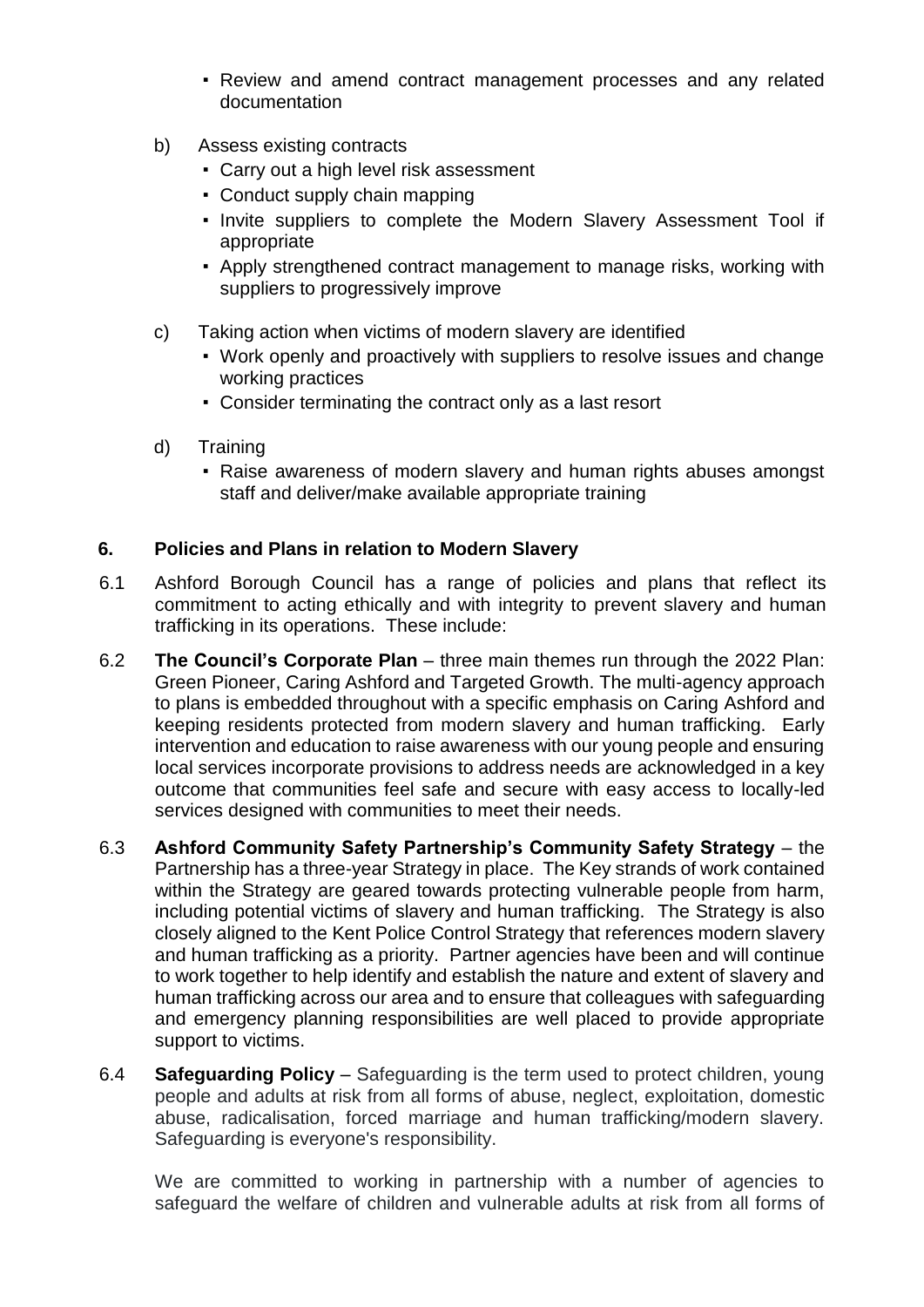abuse, neglect or exploitation. How we deliver our safeguarding role and ensure safeguarding is embedded across all our service areas is set out in our [safeguarding-policy-2021-22.pdf \(ashford.gov.uk\).](https://www.ashford.gov.uk/media/x2mdtwfv/safeguarding-policy-2021-22.pdf)

The Council recognises the influence people in the Borough have in their respective roles and have acknowledged this by way of a statement managing concerns around people in positions of trust (PiPoT).

- 6.5 **Whistleblowing Policy**  the Council encourages all its employees, councillors, contractors, their agents and/or subcontractors, consultants, suppliers and service providers to report concerns about any aspect of service provision, conduct of officers and others acting on behalf of the Council.
- 6.6 **Employee Code of Conduct**  the Council makes clear to all its employees that there are expected standards of behaviour to which they must adhere when they are representing and acting on behalf of the Council. Employee conduct and behaviour that fails to meet these standards is fully investigated and appropriate action taken.
- 6.7 **Recruitment Policy**  this sets out procedures followed to vet new employees to ensure that confirmation of their identities and qualifications is obtained. To comply with the Asylum, Immigration and Nationality Act 2006, prospective employees are asked to supply evidence of their eligibility to work in the United Kingdom. References are sought and followed up for all employees and relevant checks e.g. Disclosure and Barring Service (DBS) checks are carried out where relevant to the position.
- 6.8 **Corporate Procurement Strategy**  this sets out the strategic aims and principles of procurement activity, including the principles that the Council follows in the acquisition of goods, works and services from third-party and in-house providers.
- 6.9 **Equality Policy**  The Council is committed to promoting equality of opportunities in its services. The Equality Act 2010 provides a framework to ensure ABC services are not provided in a discriminatory manner by having due regard to eliminating discrimination, harassment, and victimisation, advancing equality of opportunity and fostering good relations.
- 6.10 Under this policy, the Council will also:
	- Demonstrate that we have considered any vulnerability identified within the Act when deciding to proceed to legal action;
	- Have concluded that legal action is needed due to the effect of the ASB on either the health of the victim and/or perpetrator;
	- Ensure that the proposed legal action is a proportionate response to the ASB.

## **7. Due Diligence**

- 7.1 Ashford Borough Council's approach to procurement requires suppliers of goods and services to implement due diligence procedures in relation to slavery and human trafficking with their own suppliers, subcontractors and other participants in their supply chain where their annual turnover exceeds £36 million.
- 7.2 As part of the Council's commitment to identify and mitigate risk, Council departments work together and alongside partner agencies to: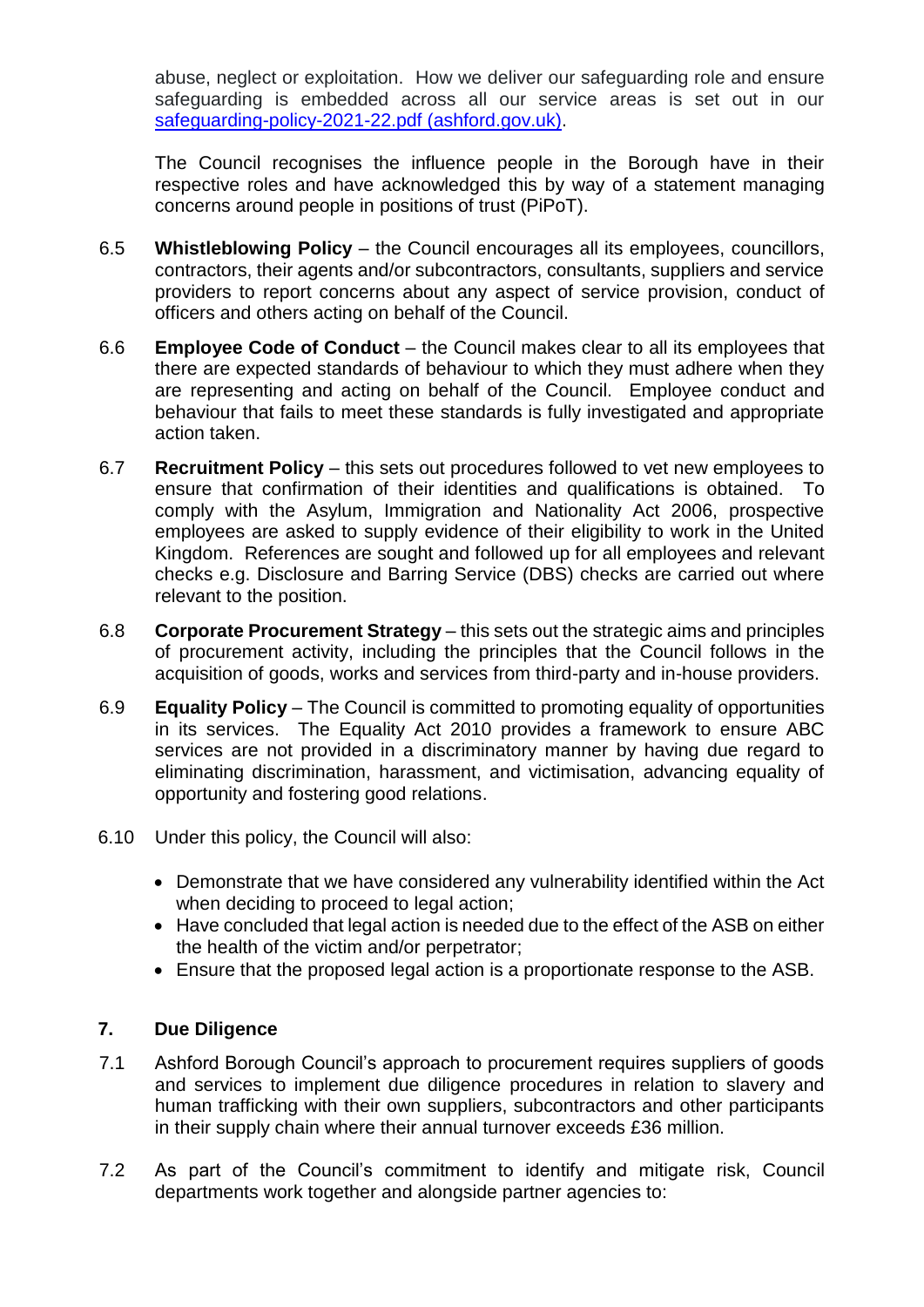- Identify and assess potential risk areas in its business affairs:
- Mitigate the risk of slavery and human trafficking through robust checks and balances;
- Monitor and review any potential risk areas identified;
- Protect whistleblowers.

#### **8. Ensuring employees, partner agency colleagues and Council Members are well-informed**

- 8.1 Specific projects and initiatives to include planned days of action with Community Safety Partnership colleagues focussing on identifying areas of concern in regard to Modern Slavery and Human Trafficking and trying to establish any new trends of concerns in the community.
- 8.1.1 Ashford Community Safety Unit Vulnerability Meeting

This multi-agency meeting (known as the Vulnerability Meeting) takes place on a monthly basis. Jointly led by Kent Police and Ashford Borough Council, it has a broad membership and its key purpose is to ensure that all agencies are working together to share intelligence, help identify vulnerable adults and agree actions that can be taken to provide tailored support. Referrals of individuals can be made by any of the agencies attending the meeting. We are also committed to the District and Contextual Safeguarding meeting which focusses on younger people in the district.

8.1.2 Ashford Serious Organised Crime Group

This second multi-agency group also meets on a monthly basis to share intelligence in respect of individuals who may be part of serious and organised crime networks with the aim of disrupting their offending, bringing them to justice and supporting victims. The Group will consider referrals where there is concern that slavery or human trafficking is part of the criminal activity. This is an effective approach and resultant work has led to referrals being made through the National Referral Mechanism (NRM) and using the Modern Slavery Notification process. We have engaged with Operation Clean Sweep which highlighted certain areas of concern and proactively engaged with businesses in the Borough to highlight any potential victims.

8.1.3 Corporate Safeguarding Group

The Council has a Lead Officer Safeguarding Group, comprised of officers from relevant Council departments that have specific safeguarding duties. Any cases of suspected modern slavery and/or human trafficking are referred to this Group in order that appropriate action can be taken drawing upon the expertise of the different officers involved and to act as swiftly as possible to protect the suspected victims from further potential harm.

### **9. Key Performance Indicators measuring effectiveness**

9.1 Ashford Borough Council will use the following steps to regularly review and monitor the measures being implemented to address modern slavery and human trafficking and to safeguard against such activity in any part of its business or supply chains: